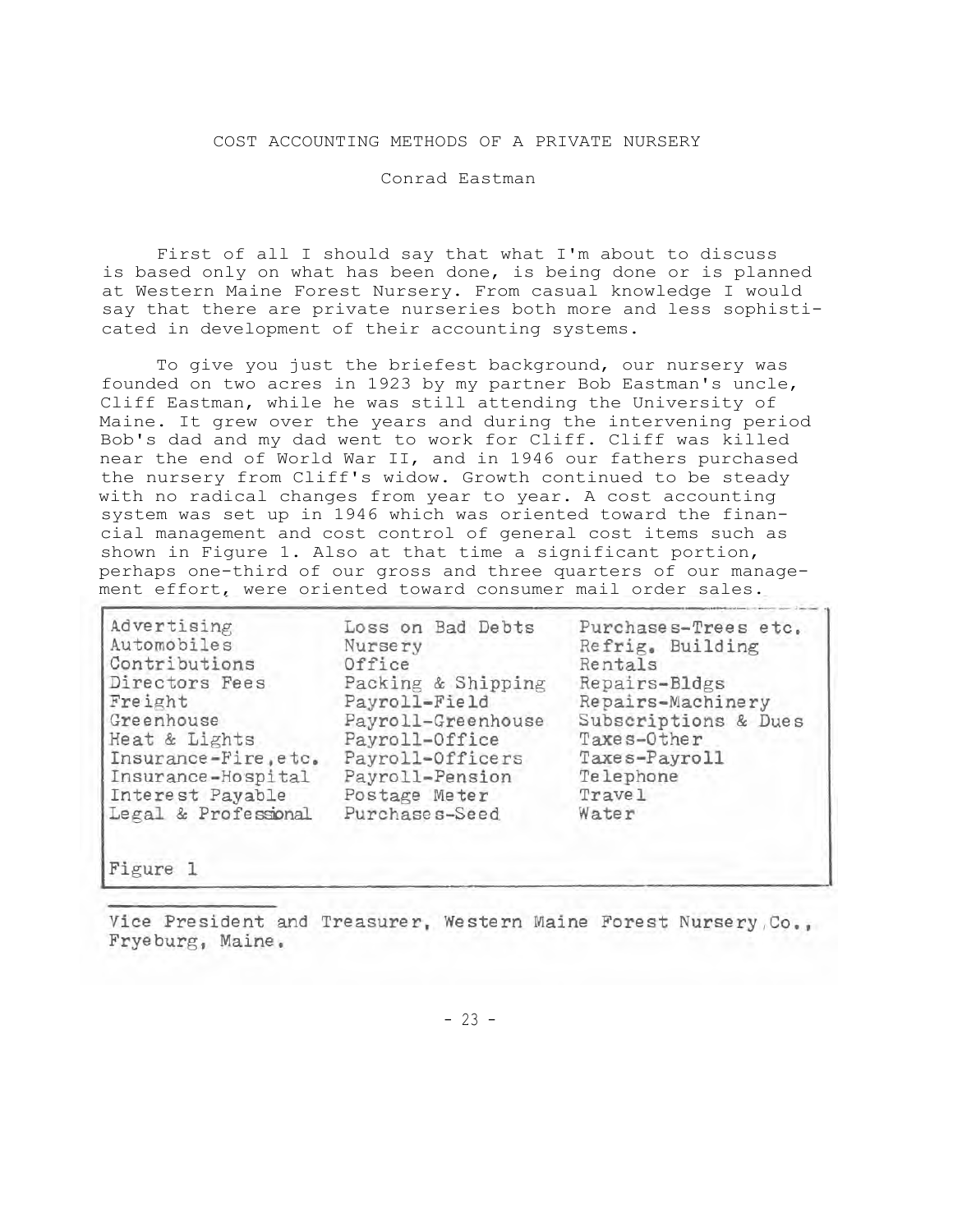$\overline{a}$ SE<br>PR SU VA  $_{\rm TS}$ AE **AN**  $\geq$ Cones<br>Collecting<br>Processing Supervision Processing Absent Exc. Maintenance Packaging Absent Not Exc. Vacation Sick Seed 레리 **ESHA SUBB8EBB DP SM WW** WН 重臣さまだまだ  $H<sub>0</sub>$ Disease Contr. Weed Contr. Hand  $\frac{(\text{Di}\,\mathbf{g})}{(\text{Sort})}$  $(\text{Trim})$ Weed Contr. Chem Seeding<br>Insect Contr. Weed Contr Mech  $Re t)$  $($ Ret $)$  $(Who)$ Who. Harvest-Mach Harvest-Hand Ground Prep Shading<br>Irrigation Cover Crop Fumigation Transplants **Fertilize** Inventory Greenhouse Seedlings Transpl. Transpl. Thinning Transpl. Transpl. ξ Hauling Sorting Sorting Packing Packing Figure WEEK 6/13/79 34  $\sim$ HOURS ھ  $\tilde{M}$ Q  $T$  W œ D ų  $\sqrt{ }$ S  $\infty$ z J  $\mathcal{L}$ J Su APPROVED  $\begin{array}{c} \rule{0pt}{2ex} \rule{0pt}{2ex} \rule{0pt}{2ex} \rule{0pt}{2ex} \rule{0pt}{2ex} \rule{0pt}{2ex} \rule{0pt}{2ex} \rule{0pt}{2ex} \rule{0pt}{2ex} \rule{0pt}{2ex} \rule{0pt}{2ex} \rule{0pt}{2ex} \rule{0pt}{2ex} \rule{0pt}{2ex} \rule{0pt}{2ex} \rule{0pt}{2ex} \rule{0pt}{2ex} \rule{0pt}{2ex} \rule{0pt}{2ex} \rule{0pt}{2ex} \rule{0pt}{2ex} \rule{0pt}{2ex} \rule{0pt}{2ex} \rule{0pt}{$ 1  $\big\}$  $\mathbf{I}$ S u.  $\infty$  $\infty$ F  $\omega$  $\omega$ 环 RK  $67$ L. G. Ò TOTAL REGULAR TIME S  $2 - 2M$ r  $\epsilon_{\perp}$  $\mathbf{\alpha}$ BAKER, ∢  $\alpha$ HW-٥  $FE-$ CODE NB DATE

Figure

 $-24-$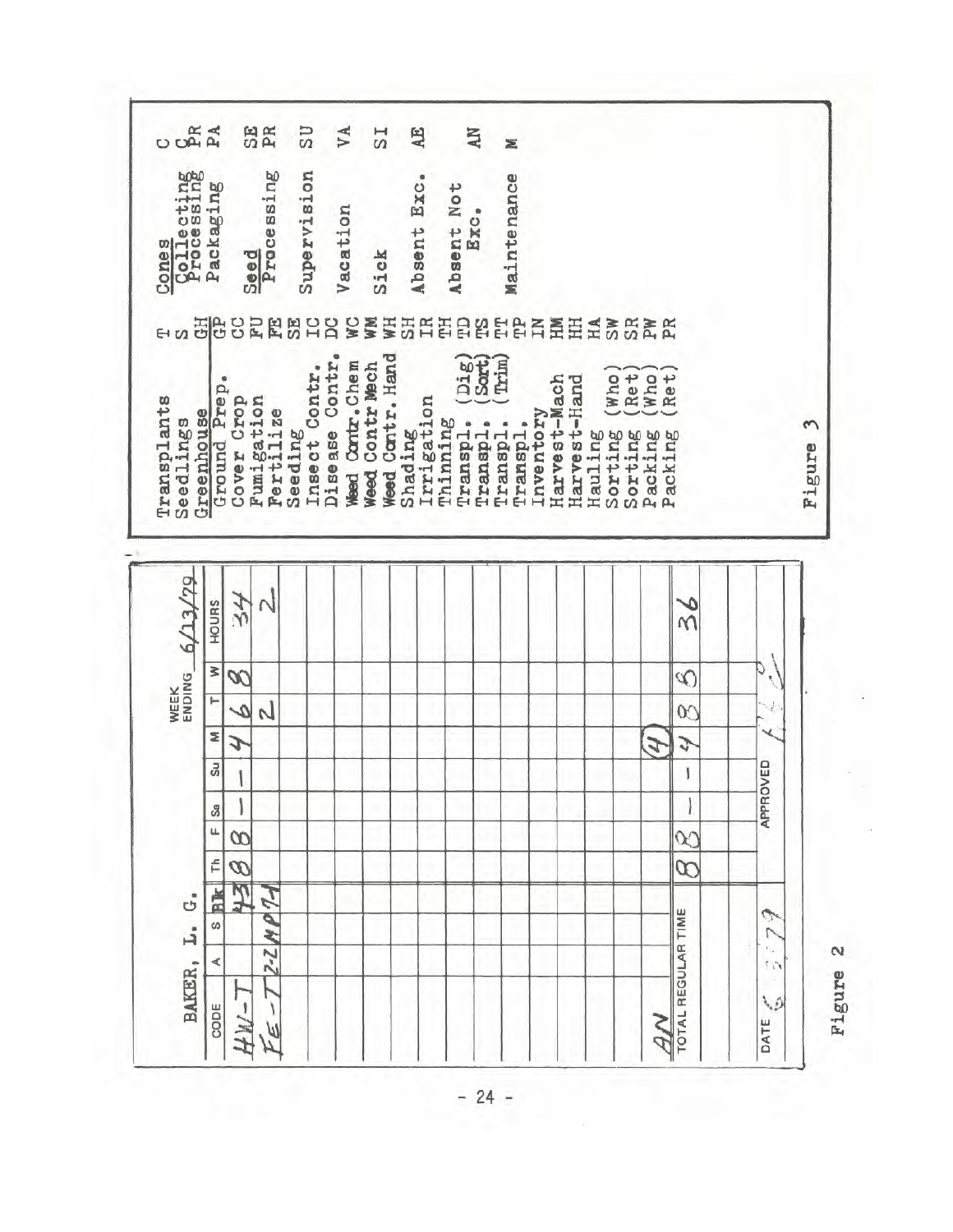In addition, inflation was not a significant item and year to year sales, production and costs did not vary radically. In effect, while cost control was important to keep prices down and profits at some reasonable level, product costing was not considered to be something that required a major expenditure of effort.

In very recent years there have been a number of changes. First, we analyzed cost and pricing of our consumer sales activities and learned that in effect we were trading dollars for dollars. Second, there has been an increasing demand for lining-out stock and a desire on our part to at least keep our percent market share and increase it if possible. This of course means increased production with the requirements for better cost control and cash flow management.

Still another item is, of course, inflation with its tricky little device of making us thing we've increased sales and profits when maybe we haven't because of the decline in value of the dollar.

In any event, from time to time, we analyzed product costs and while we had the information we needed, it was a major project to get it all together and convert it to useful numbers. Because of the changing demands mentioned above we decided it was time to develop a system into which information could be put as it was first generated.

We in effect have three different kinds of businesses: wholesale lining-out stock; consumer mail order; and premium sales. To simplify this discussion I will talk only about wholesale lining-out stock which makes up 85% of our business. Within that framework, I will at this time discuss only bareroot material. The concepts apply, with modification, to greenhouse production of containerized seedlings.

In our operation there are three distinct areas of cost of which we need to be aware: liner production; digging, storing and shipping; and marketing. How do we treat each? Let's take liner production. We grow all material from seed and we grow about 37 species. We think that the simplest way to handle costing is on a per-acre basis. For every nursery block we know acreage, total linear feet of bed and the number of linear feet of each age and specie. What we want to accomplish to assign all costs to the different ages and species as accurately as possible. Direct labor and material are allocated most accurately. Labor can be kept by means of a time card (Figure 2) using a coding system (Figure  $3)$ . If the labor effort is general to the whole nursery block no detail of age or specie is required; however, if specific extra effort is required by age/specie, it will be recorded.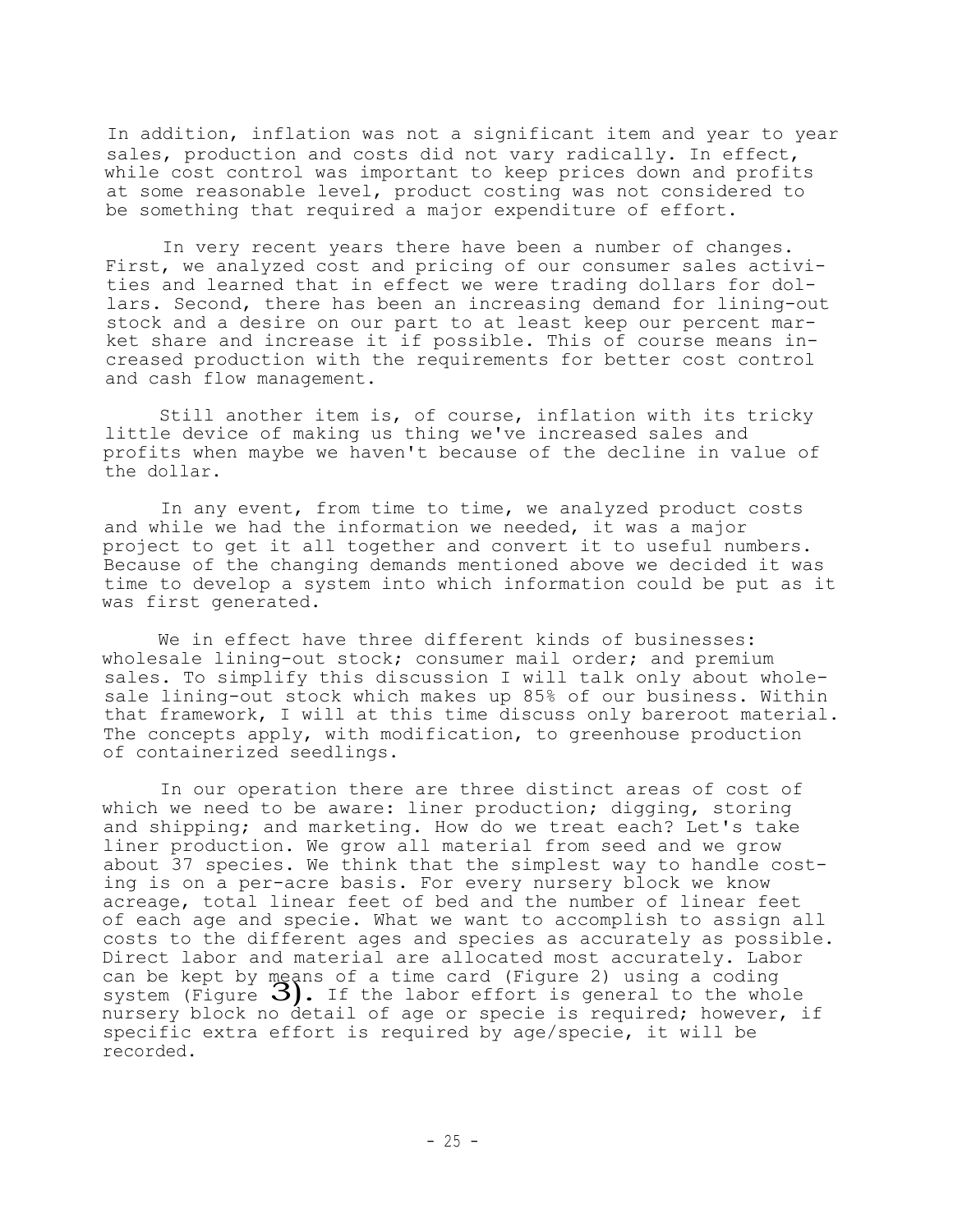Material usage again is handled in the same way. For example, 100 gallons per acre of Vapam \$.49 per galon on Block S-1 would be a general application whereas an extra dose of urea at 100 # per acre on 2-0 Colorado Blue Spruce in Block 1-2 would be a specific cost add-on to that age/specie.

All indirect costs or costs which are difficult to assign directly are handled on a distributed basis--in our case as follows:

| Advertising                                                                  | Expense divided by trees to Bell--<br>sales year only (may subsequently be<br>modified to actual trees sold)                               |
|------------------------------------------------------------------------------|--------------------------------------------------------------------------------------------------------------------------------------------|
| Automobiles & Trucks                                                         | Expense including depreciation pro-<br>portioned to production on a per-acre<br>basis                                                      |
| Freight                                                                      | Production 20%; Digging, storage and<br>shipping 70%; Marketing 10%                                                                        |
| Heat & Lights<br>Insurance (Fire)<br>Building Taxes<br>Building Depreciation | Distributed to Building Expense                                                                                                            |
| Building Expense                                                             | Kept separate by building and distribu-<br>ted based on building usage to Pro-<br>duction; Digging, storage and shipping;<br>or Marketing. |
| Insurance (Hospital)<br>FICA<br>Unemployment Taxes<br>Vacation<br>Sick Pay   | Allocated as per cent of Labor                                                                                                             |
| Materials                                                                    | Packing and Shipping Allocated to trees sold                                                                                               |
| Office Expense                                                               | Marketing 60%; Digging, storage and<br>shipping 20%; Production 20%                                                                        |
| Office Payroll                                                               | Same as Office Expense                                                                                                                     |
| Equipment Exp.<br>Equipment Depr.                                            | Distributed based on usage to Production;<br>Digging, storage and shipping; Marketing                                                      |
| Taxes--Land                                                                  | Distributed based on acreage                                                                                                               |
| Land Valuation                                                               | Based on current lease cost                                                                                                                |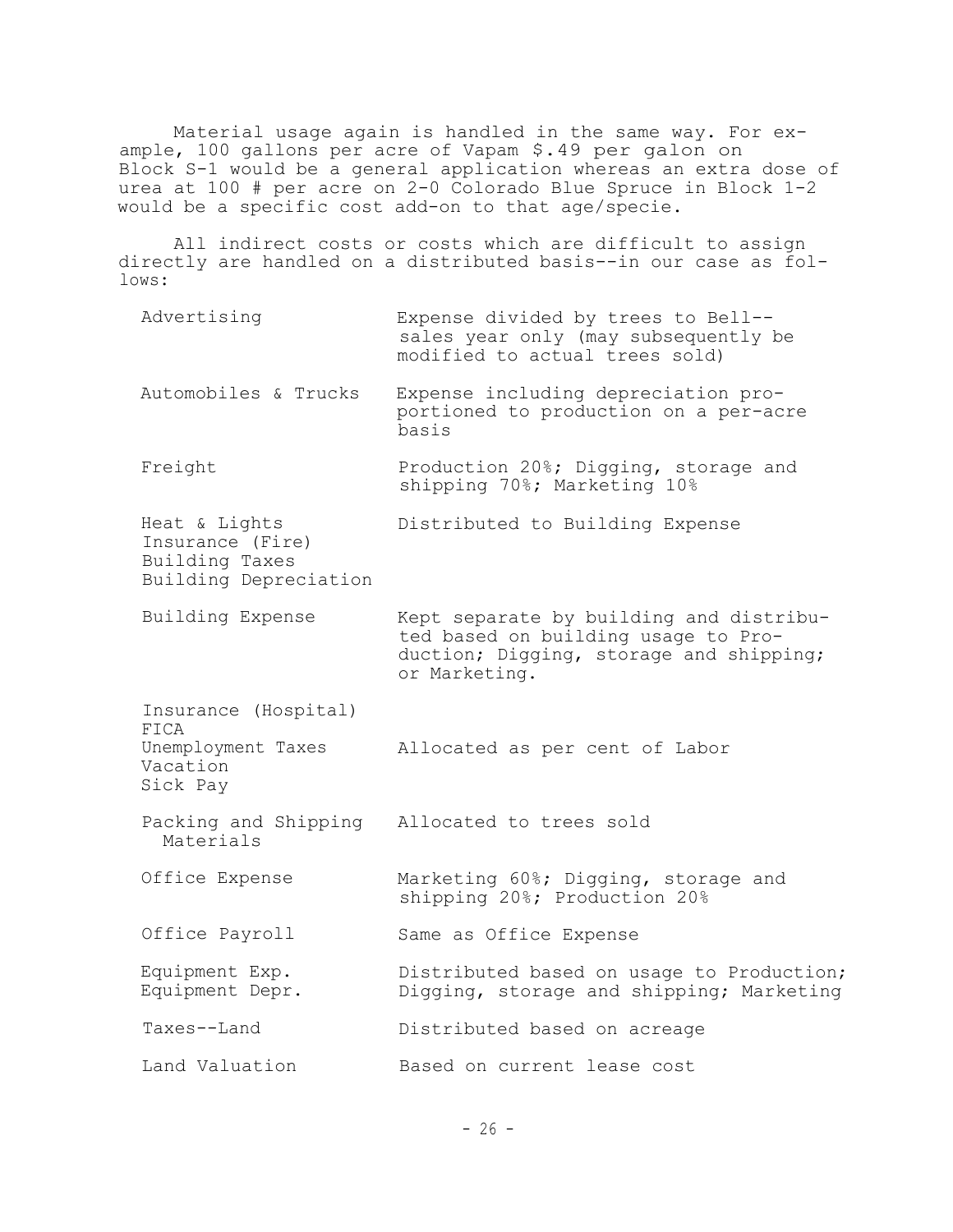As I've mentioned before, all production costs are based on acreage and converted to per-tree costs when meaningful inventory figures are available. Ultimately all costs are added up and calculated on a per-tree-sold basis. The elements fit together as shown in Figure 4 and you can see the accumulation of various types of costs.

At Western Maine Forest Nursery we have recently put into operation an IBM 5110 Computer and are currently getting our mailing list, order entry and inventory management up on the system. Prior to the start of fall seeding we hope to have the approach I've discussed detailed and programmed so as to start costing as near the beginning of the production process as possible. We anticipate that some minor changes will be required as the formating and programming take place and final details are worked out. Overall, though, we feel it will give us the data we need to improve the management of costs, pricing and profits.